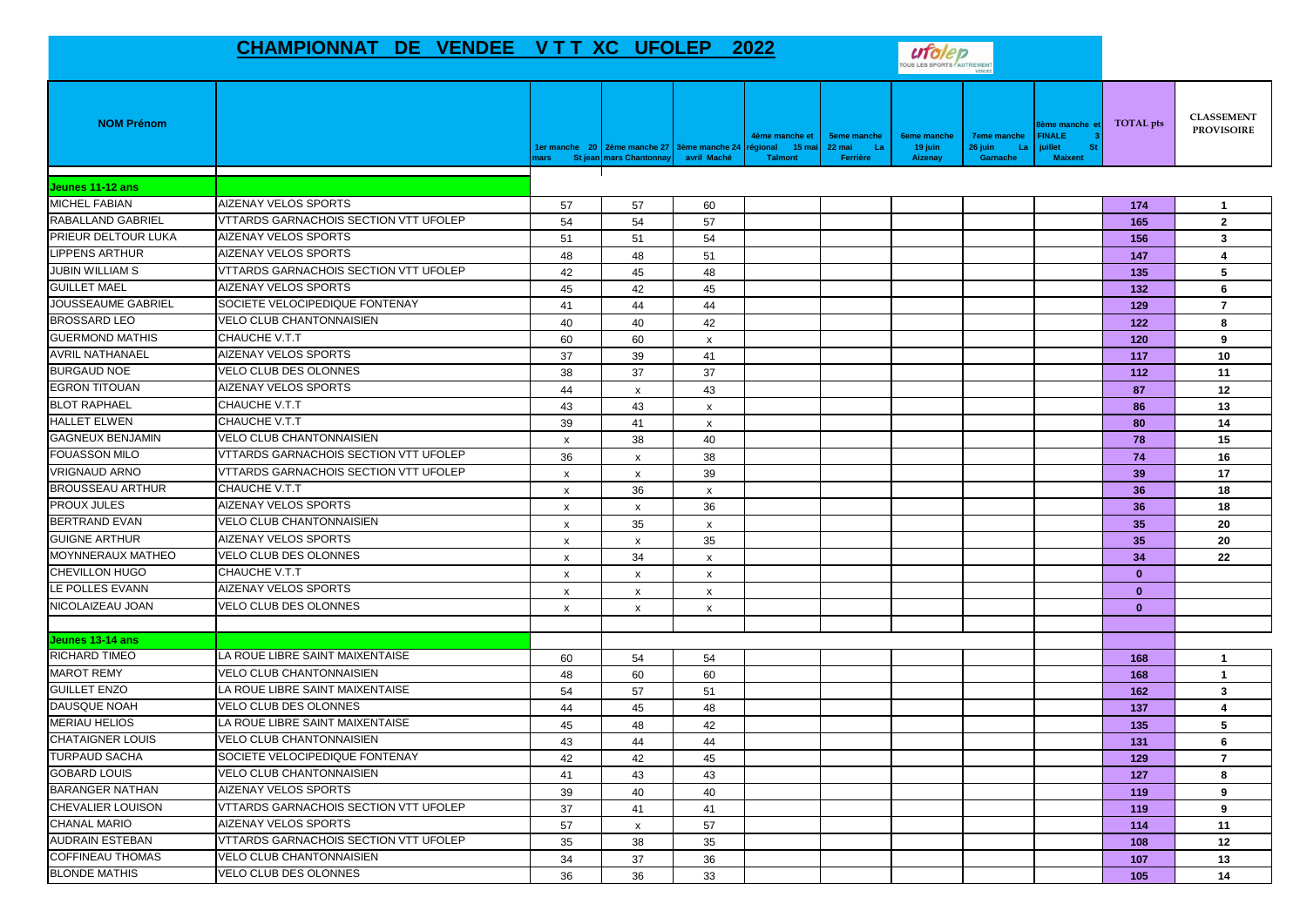| <b>BARON JULES</b>                       | CHAUCHE V.T.T                                             | 51                        | 51 | $\boldsymbol{\mathsf{x}}$ |  |  | 102          | 15             |
|------------------------------------------|-----------------------------------------------------------|---------------------------|----|---------------------------|--|--|--------------|----------------|
| PELLOQUIN KARL                           | <b>VELO CLUB DES OLONNES</b>                              | 40                        | x  | 37                        |  |  | 77           | 16             |
| <b>CARDIN ELIOTH</b>                     | <b>VELO CLUB DES OLONNES</b>                              | $\pmb{\mathsf{X}}$        | 39 | 38                        |  |  | 77           | 16             |
| <b>BLANCHARD THIBAULT</b>                | LA ROCHE VENDEE CYCLISME                                  | 38                        | x  | 39                        |  |  | 77           | 16             |
| <b>CLERJAUD NOA</b>                      | <b>VELO CLUB CHANTONNAISIEN</b>                           | X                         | 35 | $\boldsymbol{\mathsf{x}}$ |  |  | 35           | 19             |
| ARCHAMBEAU JONAS                         | <b>VTTARDS GARNACHOIS SECTION VTT UFOLEP</b>              | $\boldsymbol{\mathsf{x}}$ | x  | 34                        |  |  | 34           | 20             |
| <b>BRETIN PAUL</b>                       | VELO CLUB DES OLONNES                                     | x                         | x  | $\boldsymbol{\mathsf{x}}$ |  |  | $\mathbf{0}$ |                |
| <b>BUSSEROLLES JOAN</b>                  | LA ROUE LIBRE SAINT MAIXENTAISE                           | x                         | x  | X                         |  |  | $\mathbf{0}$ |                |
| <b>GUIBERT SON</b>                       | <b>AIZENAY VELOS SPORTS</b>                               | $\boldsymbol{\mathsf{x}}$ | x  | $\boldsymbol{\mathsf{x}}$ |  |  | $\mathbf{0}$ |                |
| <b>GUILLOTEAU ARTHUR</b>                 | ASSOCIATION CYCLISTE MELLETOISE                           | $\pmb{\mathsf{X}}$        | X  | $\boldsymbol{\mathsf{x}}$ |  |  | $\mathbf{0}$ |                |
| ROCHEREAU BENJAMIN                       | VELO CLUB DES OLONNES                                     | x                         | x  | $\boldsymbol{\mathsf{x}}$ |  |  | $\bf{0}$     |                |
| <b>TEXIER LUCAS</b>                      | LES SABLES VENDEE CYCLISME                                | $\boldsymbol{\mathsf{x}}$ | x  | $\boldsymbol{\mathsf{x}}$ |  |  | $\mathbf{0}$ |                |
| Jeunes 13-14 ans (F)                     |                                                           |                           |    |                           |  |  |              |                |
| <b>JAUD EVE</b>                          | <b>VELO CLUB CHANTONNAISIEN</b>                           | 60                        | 60 | 60                        |  |  | 180          | $\mathbf{1}$   |
| <b>FIQUET MARION</b>                     | <b>VELO CLUB CHANTONNAISIEN</b>                           | 57                        | 57 | 57                        |  |  | 171          | $\overline{2}$ |
| <b>ZINOVIEFF LUCIE</b>                   | AIZENAY VELOS SPORTS                                      | x                         | X  | $\pmb{\mathsf{x}}$        |  |  | $\mathbf{0}$ |                |
|                                          |                                                           |                           |    |                           |  |  |              |                |
|                                          |                                                           |                           |    |                           |  |  |              |                |
| Jeunes 15-16 ans<br><b>LAMBERT THEO</b>  | LA ROCHE VENDEE CYCLISME                                  |                           |    |                           |  |  |              |                |
| <b>GILET HUGO</b>                        | <b>VTTARDS GARNACHOIS SECTION VTT UFOLEP</b>              | 57                        | 54 | 60                        |  |  | 171          | $\mathbf{1}$   |
| <b>GIRAUD REMI</b>                       | <b>VTTARDS GARNACHOIS SECTION VTT UFOLEP</b>              | 48                        | 60 | 51                        |  |  | 159          | $\mathbf{2}$   |
| <b>ROGER LUKAS</b>                       | CHAUCHE V.T.T                                             | 45                        | 51 | 48                        |  |  | 144          | 3              |
| <b>BLANCHARD ANTONIN</b>                 | LA ROCHE VENDEE CYCLISME                                  | 54                        | 57 | $\boldsymbol{\mathsf{x}}$ |  |  | 111          | 4              |
| <b>BABU MARTIN</b>                       | LA ROCHE VENDEE CYCLISME                                  | 51                        | x  | 57                        |  |  | 108          | 5              |
| <b>HERBRETEAU GABRIEL</b>                | <b>VELO CLUB CHANTONNAISIEN</b>                           | 43                        | x  | 54                        |  |  | 97           | 6              |
| L'HUILLIER MATHEO                        | <b>VELO CLUB DES OLONNES</b>                              | 44                        | 48 | $\boldsymbol{\mathsf{x}}$ |  |  | 92           | $\overline{7}$ |
| <b>JOLY AXEL</b>                         | <b>CHAUCHE V.T.T</b>                                      | 42                        | 45 | X                         |  |  | 87           | 8              |
| <b>GUERIN ESTEBAN</b>                    | AIZENAY VELOS SPORTS                                      | 60                        | x  | $\boldsymbol{\mathsf{x}}$ |  |  | 60           | 9              |
|                                          | BEN TAHAR - BREMAUD ALEXIS SOCIETE VELOCIPEDIQUE FONTENAY | $\pmb{\times}$            | x  | 45                        |  |  | 45           |                |
| <b>BENESTEAU NATHAN</b>                  | VELO CLUB DES OLONNES                                     | $\pmb{\times}$            | x  | $\boldsymbol{\mathsf{x}}$ |  |  | $\mathbf{0}$ |                |
| <b>BOIZUMAULT CHARLY</b>                 | <b>VELO CLUB CHANTONNAISIEN</b>                           | x                         | x  | $\boldsymbol{\mathsf{x}}$ |  |  | $\mathbf{0}$ |                |
| <b>GUERIN TONY</b>                       | LA ROUE LIBRE SAINT MAIXENTAISE                           | X                         | x  | $\boldsymbol{\mathsf{x}}$ |  |  | $\mathbf{0}$ |                |
| LE POLLES ELOUAN                         | AIZENAY VELOS SPORTS                                      | $\boldsymbol{\mathsf{x}}$ | x  | $\boldsymbol{\mathsf{x}}$ |  |  | $\mathbf{0}$ |                |
| <b>MALARD LOUIS</b>                      | AIZENAY VELOS SPORTS                                      | $\pmb{\times}$            | x  | $\boldsymbol{\mathsf{x}}$ |  |  | $\mathbf{0}$ |                |
| MOYNNERAUX LOUIS                         | <b>VELO CLUB DES OLONNES</b>                              | $\boldsymbol{\mathsf{x}}$ | x  | $\boldsymbol{\mathsf{x}}$ |  |  | $\mathbf{0}$ |                |
|                                          | <b>AIZENAY VELOS SPORTS</b>                               | x                         | x  | $\boldsymbol{\mathsf{x}}$ |  |  | $\mathbf{0}$ |                |
| <b>REMAUD ALEXIS</b>                     |                                                           | x                         | х  | X                         |  |  | $\mathbf{0}$ |                |
| <b>TEXIER ABEL</b>                       | SOCIETE VELOCIPEDIQUE FONTENAY                            | $\boldsymbol{\mathsf{x}}$ | x  | $\boldsymbol{\mathsf{x}}$ |  |  | $\mathbf{0}$ |                |
| <b>VENDE FLAVIO</b>                      | VELO CLUB CHANTONNAISIEN                                  | $\boldsymbol{\mathsf{x}}$ | x  | $\boldsymbol{\mathsf{x}}$ |  |  | $\mathbf{0}$ |                |
| <b>Jeunes 15-16 ans (F)</b>              | <b>VTTARDS GARNACHOIS SECTION VTT UFOLEP</b>              |                           |    |                           |  |  |              |                |
| <b>ALBERT MANON</b><br><b>JOLLY EMMA</b> |                                                           | 57                        | 60 | 57                        |  |  | 174          | 1              |
|                                          | AIZENAY VELOS SPORTS                                      | 60                        | x  | 60                        |  |  | 120          | $\mathbf{2}$   |
| NICOLAIZEAU LOUNA                        | VELO CLUB DES OLONNES                                     | X                         | x  | $\mathsf{x}$              |  |  | $\mathbf{0}$ |                |
|                                          |                                                           |                           |    |                           |  |  |              |                |
| <b>Adultes 17-19 ans</b>                 |                                                           |                           |    |                           |  |  |              |                |
| <b>BERRANGER CLEMENT</b>                 | <b>VELO CLUB CHANTONNAISIEN</b>                           | 57                        | 60 | 48                        |  |  | 165          | $\mathbf{1}$   |
| <b>ALBERT ENZO</b>                       | VTTARDS GARNACHOIS SECTION VTT UFOLEP                     | 51                        | 57 | 54                        |  |  | 162          | $\mathbf{2}$   |
| <b>CLEMENCON TRISTAN</b>                 | VELO CLUB DES OLONNES                                     | 54                        | 54 | 45                        |  |  | 153          | 3 <sup>1</sup> |
| <b>GALL EWEN</b>                         | VTTARDS GARNACHOIS SECTION VTT UFOLEP                     | 45                        | 45 | 51                        |  |  | 141          | $\overline{4}$ |
| <b>CRAIPEAU SAMUEL</b>                   | SOCIETE VELOCIPEDIQUE FONTENAY                            | 43                        | 51 | 43                        |  |  | 137          | 5              |
| PEDASE JORDAN                            | VELO CLUB DES OLONNES                                     | 44                        | 48 | 44                        |  |  | 136          | 6              |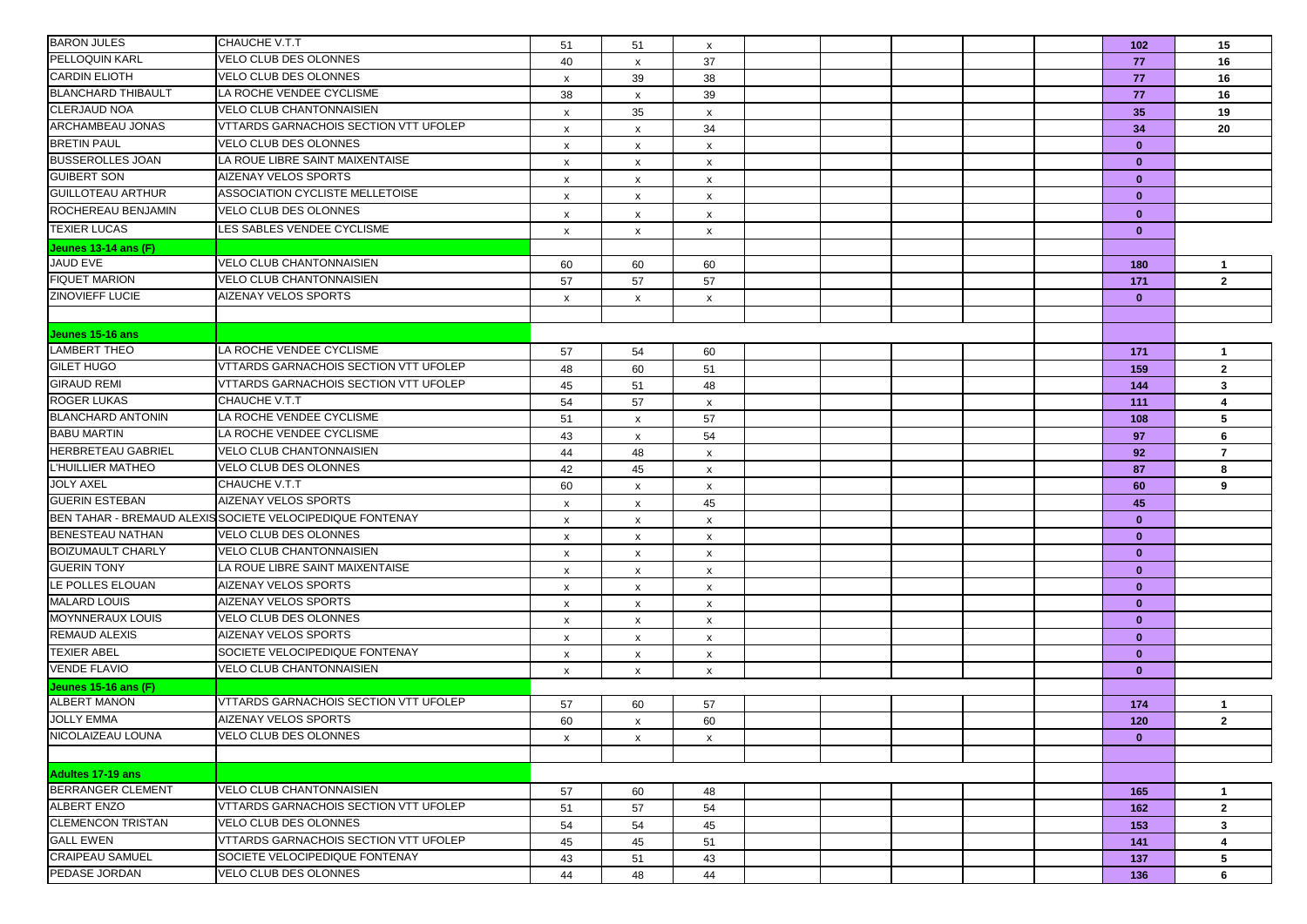| <b>BERTON MAXIME</b>                         | <b>CYCLO CLUB SERIGNE</b>                                          | 42                        | 44                        | 41                        |  |  | 127          | $\overline{7}$ |
|----------------------------------------------|--------------------------------------------------------------------|---------------------------|---------------------------|---------------------------|--|--|--------------|----------------|
| <b>JOBARD AIME</b>                           | <b>VELO CLUB CHANTONNAISIEN</b>                                    | 60                        | $\boldsymbol{\mathsf{x}}$ | 60                        |  |  | 120          | 8              |
| PIVETEAU ROMAIN                              | CHAUCHE V.T.T                                                      | X                         | 43                        | 40                        |  |  | 83           | 9              |
| RABAUD KENNY                                 | <b>AIZENAY VELOS SPORTS</b>                                        | $\boldsymbol{\mathsf{x}}$ | x                         | 57                        |  |  | 57           | 10             |
| <b>BOUCHAND SIMON</b>                        | SOCIETE VELOCIPEDIQUE FONTENAY                                     | 48                        | x                         | $\mathsf{x}$              |  |  | 48           | 11             |
| <b>GREAUD FABIEN</b>                         | <b>AIZENAY VELOS SPORTS</b>                                        | x                         | x                         | 42                        |  |  | 42           | 12             |
| <b>BERTHOME FLORIAN</b>                      | ST JEAN DE MONTS VENDEE CYCLISME                                   | x                         | x                         | $\boldsymbol{\mathsf{x}}$ |  |  | $\mathbf{0}$ |                |
| <b>BUSSEROLLES PAUL</b>                      | LA ROUE LIBRE SAINT MAIXENTAISE                                    | х                         | x                         | x                         |  |  | $\mathbf{0}$ |                |
| <b>HAY AUDRAN</b>                            | <b>VELO CLUB CHANTONNAISIEN</b>                                    | $\boldsymbol{\mathsf{x}}$ | x                         | $\mathsf{x}$              |  |  | $\mathbf{0}$ |                |
| <b>RONSIN ARNO</b>                           | <b>VTTARDS GARNACHOIS SECTION VTT UFOLEP</b>                       | x                         | $\boldsymbol{\mathsf{x}}$ | $\pmb{\chi}$              |  |  | $\mathbf{0}$ |                |
|                                              |                                                                    |                           |                           |                           |  |  |              |                |
| <b>Féminines 17-29</b>                       |                                                                    |                           |                           |                           |  |  |              |                |
| MORISSET ZOE                                 | ASSOCIATION CYCLISTE MELLETOISE                                    | 60                        | 57                        | 60                        |  |  | 177          | $\mathbf{1}$   |
| <b>RICHARD ORNELLA</b>                       | LA ROUE LIBRE SAINT MAIXENTAISE                                    | 57                        | 60                        | 54                        |  |  | 171          | $\mathbf{2}$   |
| <b>CHOQUET ALEXIA</b>                        | <b>AIZENAY VELOS SPORTS</b>                                        | 54                        | 54                        | 57                        |  |  | 165          | $3^{\circ}$    |
| <b>BERTHOME ALEXANDRA</b>                    | ST JEAN DE MONTS VENDEE CYCLISME                                   | 51                        | $\boldsymbol{\mathsf{x}}$ | $\pmb{\mathsf{x}}$        |  |  | 51           | 4              |
| <b>MINET LOANE</b>                           | LA ROUE LIBRE SAINT MAIXENTAISE                                    | x                         | X                         | x                         |  |  | $\mathbf{0}$ |                |
| LOISEAU MAELLE                               | <b>AIZENAY VELOS SPORTS</b>                                        | X                         | X                         | X                         |  |  | $\mathbf{0}$ |                |
|                                              |                                                                    |                           |                           |                           |  |  |              |                |
| Adultes 20-29 ans                            |                                                                    |                           |                           |                           |  |  |              |                |
| <b>GAMBERT YVAN</b>                          | <b>VTTARDS GARNACHOIS SECTION VTT UFOLEP</b>                       | 48                        | 57                        | 51                        |  |  | 156          | $\mathbf{1}$   |
| <b>MICHAUD THOMAS</b>                        | ASSOCIATION CYCLISTE MELLETOISE                                    | 51                        | 54                        | 48                        |  |  | 153          | $\overline{2}$ |
| <b>CANTIN MAXIME</b>                         | SOCIETE VELOCIPEDIQUE FONTENAY                                     | 57                        | 42                        | 54                        |  |  | 153          | $\mathbf{2}$   |
| <b>BAUDOUIN LEO</b>                          | <b>CYCLO CLUB SERIGNE</b>                                          | 54                        | 51                        | 45                        |  |  | 150          | 4              |
| <b>BERTON RYAN</b>                           | <b>CYCLO CLUB SERIGNE</b>                                          | 44                        | 44                        | 43                        |  |  | 131          | 5              |
| POUCLET NICOLAS                              | VELO CLUB DES OLONNES                                              | 43                        | 43                        | 42                        |  |  | 128          | 6              |
| <b>GILBERT LOUIS</b>                         | CHAUCHE V.T.T                                                      | 60                        | $\pmb{\chi}$              | 60                        |  |  | 120          | $\overline{7}$ |
| <b>RIVALIN MALVIN</b>                        | VTTARDS GARNACHOIS SECTION VTT UFOLEP                              | $\mathsf{x}$              | 60                        | 57                        |  |  | 117          | 8              |
| <b>BAPTISTE GREGORY</b>                      | SOCIETE VELOCIPEDIQUE FONTENAY                                     | 45                        | x                         | 44                        |  |  | 89           | 9              |
| <b>BRIANCEAU SYLVAIN</b>                     | <b>VELO CLUB CHANTONNAISIEN</b>                                    | X                         | 48                        | X                         |  |  | 48           | 10             |
| <b>BARDOT MORGAN</b>                         | VELO CLUB DE VENANSAULT                                            | $\boldsymbol{\mathsf{x}}$ | x                         | $\mathsf{x}$              |  |  | $\mathbf{0}$ |                |
| <b>CHANAL EMILIEN</b>                        | AIZENAY VELOS SPORTS                                               | $\boldsymbol{\mathsf{x}}$ | $\boldsymbol{\mathsf{x}}$ | $\pmb{\chi}$              |  |  | $\mathbf{0}$ |                |
|                                              |                                                                    |                           |                           |                           |  |  |              |                |
|                                              |                                                                    |                           |                           |                           |  |  |              |                |
| Adultes 30-39 ans<br><b>CHANTREAU JULIEN</b> | VTTARDS GARNACHOIS SECTION VTT UFOLEP                              |                           |                           |                           |  |  |              |                |
| ROCHEREAU HUGO                               | VTTARDS GARNACHOIS SECTION VTT UFOLEP                              | 60                        | 60                        | 60                        |  |  | 180          | $\mathbf{1}$   |
| <b>SINGEOT RODOLPHE</b>                      | ST JEAN DE MONTS VENDEE CYCLISME                                   | 48                        | 51                        | 54                        |  |  | 153          | $\mathbf{2}$   |
| <b>JOUSSEAUME FRANCOIS</b>                   | SOCIETE VELOCIPEDIQUE FONTENAY                                     | 51                        | 48                        | 51                        |  |  | 150          | $3^{\circ}$    |
| JOUSSEAUME NICOLAS                           | SOCIETE VELOCIPEDIQUE FONTENAY                                     | 45                        | 57                        | 45                        |  |  | 147          | $\overline{4}$ |
| <b>FONTI ANTHONY</b>                         | ST JEAN DE MONTS VENDEE CYCLISME                                   | 43                        | 54                        | 48                        |  |  | 145          | 5              |
| <b>OIRY ROMAIN</b>                           | ST JEAN DE MONTS VENDEE CYCLISME                                   | 40                        | 44                        | 43                        |  |  | 127          | 6              |
| <b>GUIBERT PIERRE</b>                        | <b>VELO CLUB DES OLONNES</b>                                       | 41                        | 41                        | 44                        |  |  | 126          | $\overline{7}$ |
|                                              | ST JEAN DE MONTS VENDEE CYCLISME                                   | 37                        | 42                        | 41                        |  |  | 120          | 8              |
| <b>BILLET FABIEN</b><br><b>SALAUD TONY</b>   | VTTARDS GARNACHOIS SECTION VTT UFOLEP                              | 38                        | 39                        | 42                        |  |  | 119          | 9              |
|                                              |                                                                    | 54                        | x                         | 57                        |  |  | 111          | 10             |
| SINGEOT GEOFFREY<br><b>GAUTRON YANNICK</b>   | ST JEAN DE MONTS VENDEE CYCLISME<br>SOCIETE VELOCIPEDIQUE FONTENAY | 44                        | 45                        | $\mathsf{x}$              |  |  | 89           | 11             |
| <b>CORBINEAU JULIEN</b>                      | ST JEAN DE MONTS VENDEE CYCLISME                                   | 42                        | 43                        | $\mathsf{x}$              |  |  | 85           | 12             |
|                                              | VTTARDS GARNACHOIS SECTION VTT UFOLEP                              | 57                        | $\boldsymbol{\mathsf{x}}$ | $\boldsymbol{\mathsf{x}}$ |  |  | 57           | 13             |
| LORMEAU ANTHONY<br><b>MARTIN JULIEN</b>      |                                                                    | x                         | 40                        | x                         |  |  | 40           | 14             |
| <b>BALLANGER TANGUY</b>                      | CHAUCHE V.T.T<br>LA ROUE LIBRE SAINT MAIXENTAISE                   | 39                        | x                         | $\mathsf{x}$              |  |  | 39           | 15             |
|                                              |                                                                    | $\boldsymbol{\mathsf{x}}$ | $\boldsymbol{\mathsf{x}}$ | $\pmb{\mathsf{x}}$        |  |  | $\mathbf{0}$ |                |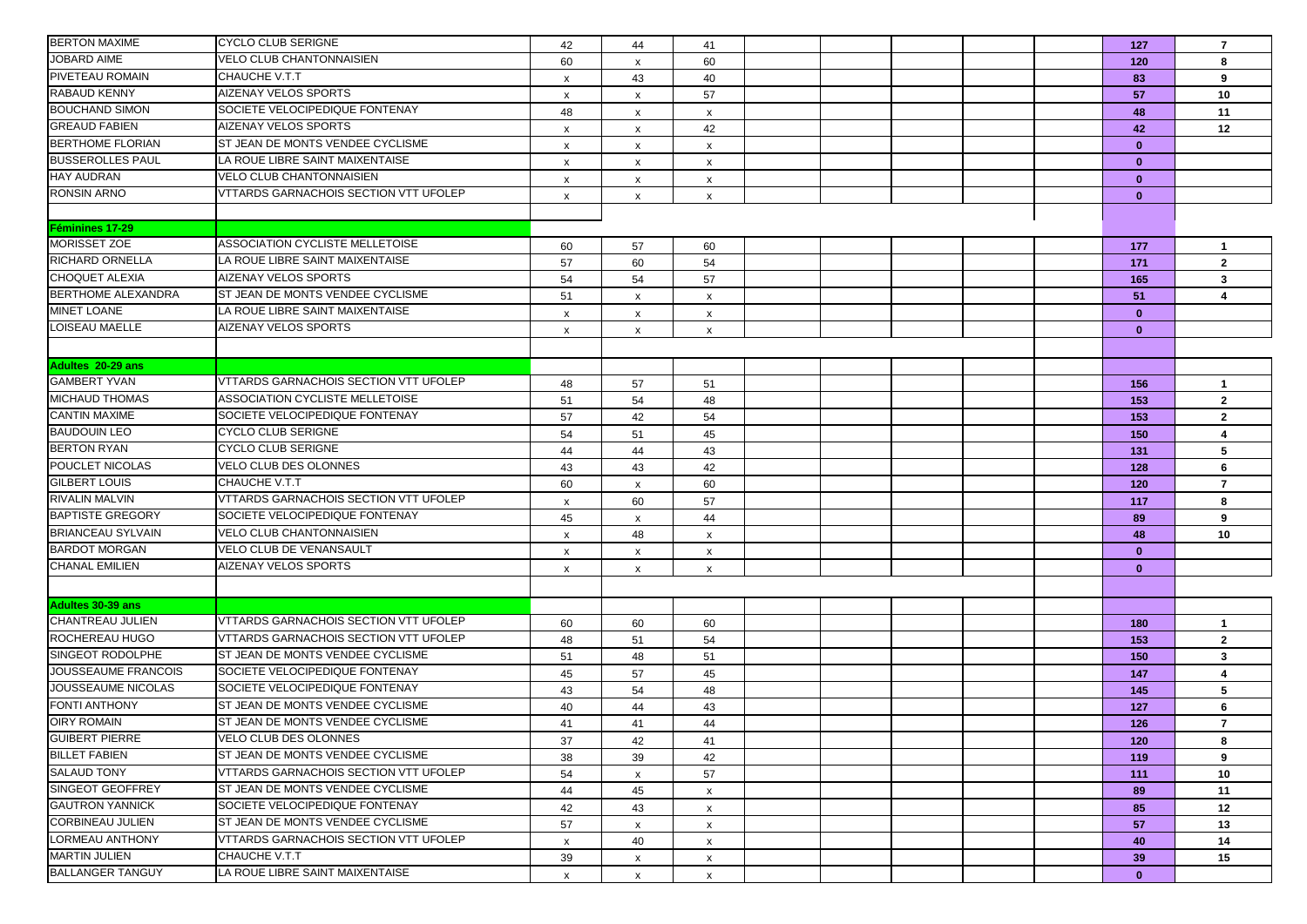| <b>FRANCOIS MICHAEL</b>   | LES SABLES VENDEE CYCLISME                   | X                         | $\boldsymbol{\mathsf{x}}$ | X                         |  |  | $\mathbf{0}$ |                |
|---------------------------|----------------------------------------------|---------------------------|---------------------------|---------------------------|--|--|--------------|----------------|
| <b>MORIN JEREMY</b>       | ASSOCIATION CYCLISTE MELLETOISE              | $\boldsymbol{\mathsf{x}}$ | x                         | $\boldsymbol{\mathsf{x}}$ |  |  | $\mathbf{0}$ |                |
|                           |                                              |                           |                           |                           |  |  |              |                |
|                           |                                              |                           |                           |                           |  |  |              |                |
| Adultes 40-49 ans         |                                              |                           |                           |                           |  |  |              |                |
| <b>GENDRE GUILLAUME</b>   | VTTARDS GARNACHOIS SECTION VTT UFOLEP        | 57                        | 60                        | 57                        |  |  | 174          | $\overline{1}$ |
| <b>GAGNEUX ERIC</b>       | VELO CLUB CHANTONNAISIEN                     | 51                        | 57                        | 48                        |  |  | 156          | $\mathbf{2}$   |
| <b>GOUNORD EMMANUEL</b>   | VELO CLUB CHANTONNAISIEN                     | 54                        | 43                        | 54                        |  |  | 151          | $\mathbf{3}$   |
| <b>BONNEAU RAYNALD</b>    | VTTARDS GARNACHOIS SECTION VTT UFOLEP        | 48                        | 48                        | 51                        |  |  | 147          | 4              |
| <b>MERIAU BENOIT</b>      | LA ROUE LIBRE SAINT MAIXENTAISE              | 44                        | 54                        | 43                        |  |  | 141          | 5              |
| <b>MASSOT JOHNNY</b>      | VELO CLUB CHANTONNAISIEN                     | 43                        | 51                        | 44                        |  |  | 138          | 6              |
| DURAND GAËTAN             | <b>VELO CLUB DES OLONNES</b>                 | 41                        | 45                        | 42                        |  |  | 128          | $\overline{7}$ |
| YOU CEDRIC                | VELO CLUB CHANTONNAISIEN                     | 42                        | 41                        | 45                        |  |  | 128          | $\overline{7}$ |
| <b>BARRETEAU CHARLES</b>  | LES SABLES VENDEE CYCLISME                   | 60                        | x                         | 60                        |  |  | 120          | 9              |
| PALVADEAU MICHAEL         | ST JEAN DE MONTS VENDEE CYCLISME             | 36                        | 39                        | 41                        |  |  | 116          | 10             |
| PIVETEAU EMMANUEL         | <b>CHAUCHE V.T.T</b>                         | 37                        | 37                        | 40                        |  |  | 114          | 11             |
| <b>JAUD SEBASTIEN</b>     | <b>VELO CLUB CHANTONNAISIEN</b>              | 33                        | 36                        | 39                        |  |  | 108          | 12             |
| POUVREAU GILDAS           | VELO CLUB DES OLONNES                        | 34                        | 35                        | 38                        |  |  | 107          | 13             |
| <b>GALL ERWAN</b>         | <b>VTTARDS GARNACHOIS SECTION VTT UFOLEP</b> | 45                        | 42                        | $\pmb{\mathsf{x}}$        |  |  | 87           | 14             |
| <b>REMPILLON JULIEN</b>   | <b>VELO CLUB CHANTONNAISIEN</b>              | $\boldsymbol{\mathsf{x}}$ | 40                        | 37                        |  |  | 77           | 15             |
| <b>DURAND NICOLAS</b>     | <b>VELO CLUB CHANTONNAISIEN</b>              | 35                        | 38                        | $\mathsf{x}$              |  |  | 73           | 16             |
| <b>RABILLER FREDDY</b>    | LA ROUE LIBRE SAINT MAIXENTAISE              | $\boldsymbol{\mathsf{x}}$ | 44                        | $\mathsf{x}$              |  |  | 44           | 17             |
| <b>SAMZUN GREGORY</b>     | SOCIETE VELOCIPEDIQUE FONTENAY               | 40                        | x                         | $\boldsymbol{\mathsf{x}}$ |  |  | 40           | 18             |
| <b>GAY FREDERIC</b>       | VELO CLUB DE VENANSAULT                      | 39                        | x                         | $\boldsymbol{\mathsf{x}}$ |  |  | 39           | 19             |
| <b>JOLY LUDOVIC</b>       | CHAUCHE V.T.T                                | 38                        | $\boldsymbol{\mathsf{x}}$ | $\mathsf{x}$              |  |  | 38           | 20             |
| <b>GENDRON FREDDY</b>     | ASSOCIATION CYCLISTE MELLETOISE              | $\boldsymbol{\mathsf{x}}$ | x                         | $\mathsf{x}$              |  |  | $\mathbf{0}$ |                |
| <b>GRIS DAVID</b>         | CHAUCHE V.T.T                                | $\boldsymbol{\mathsf{x}}$ | x                         | $\mathsf{x}$              |  |  | $\mathbf{0}$ |                |
| <b>GRIS JULIEN</b>        | CHAUCHE V.T.T                                | X                         | x                         | $\mathsf{x}$              |  |  | $\mathbf{0}$ |                |
| RICHARD SÉBASTIEN         | LA ROUE LIBRE SAINT MAIXENTAISE              | $\boldsymbol{\mathsf{x}}$ | X                         | $\boldsymbol{\mathsf{x}}$ |  |  | $\bf{0}$     |                |
|                           |                                              |                           |                           |                           |  |  |              |                |
| Adultes 50-59 ans         |                                              |                           |                           |                           |  |  |              |                |
| <b>LORTIE DENIS</b>       | ST JEAN DE MONTS VENDEE CYCLISME             | 60                        | 54                        | 60                        |  |  | 174          | $\mathbf{1}$   |
| <b>FAIVRE JEAN-LUC</b>    | CHAUCHE V.T.T                                | 54                        | 60                        | 57                        |  |  | 171          | $\mathbf{2}$   |
| <b>CHANAL CHRISTOPHE</b>  | AIZENAY VELOS SPORTS                         | 57                        | 45                        | 54                        |  |  | 156          | $\mathbf{3}$   |
| <b>BLONDE OLIVIER</b>     | VELO CLUB DES OLONNES                        | 51                        | 51                        | 51                        |  |  | 153          | 4              |
| <b>BAPTISTE YANN</b>      | SOCIETE VELOCIPEDIQUE FONTENAY               | 45                        | 48                        | 44                        |  |  | 137          | 5              |
| <b>JAGUENEAU TONY</b>     | LA ROCHE VENDEE CYCLISME                     | 48                        | 39                        | 45                        |  |  | 132          | 6              |
| <b>CORDIER EMMANUEL</b>   | <b>AIZENAY VELOS SPORTS</b>                  | 42                        | 42                        | 43                        |  |  | 127          | $\overline{7}$ |
| <b>CORNUAT CLEMENT</b>    | VELO CLUB DES OLONNES                        | 41                        | 41                        | 42                        |  |  | 124          | 8              |
| MARQUAND LUC              | VELO CLUB CHANTONNAISIEN                     | 40                        | 40                        | 40                        |  |  | 120          | 9              |
| <b>COUSSEAU MIGUEL</b>    | <b>VELO CLUB DE VENANSAULT</b>               | $\boldsymbol{\mathsf{x}}$ | 44                        | 48                        |  |  | 92           | 10             |
| <b>BABU PIERRE</b>        | LA ROCHE VENDEE CYCLISME                     | 43                        | x                         | 41                        |  |  | 84           | 11             |
| <b>GIRET CHRISTIAN</b>    | ASSOCIATION CYCLISTE MELLETOISE              | $\boldsymbol{\mathsf{x}}$ | 57                        | $\mathsf{x}$              |  |  | 57           | 12             |
| <b>BLANCHARD STÉPHANE</b> | LA ROCHE VENDEE CYCLISME                     | 44                        | X                         | $\mathsf{x}$              |  |  | 44           | 13             |
| SOULARD STÉPHANE          | VELO CLUB CHANTONNAISIEN                     | $\boldsymbol{\mathsf{x}}$ | 43                        | X                         |  |  | 43           | 14             |
| <b>DAUTEL LAURENT</b>     | <b>VELO CLUB DES OLONNES</b>                 | $\boldsymbol{\mathsf{x}}$ | $\boldsymbol{\mathsf{x}}$ | $\mathsf{x}$              |  |  | $\mathbf{0}$ |                |
| <b>ESCOBAR PIERRE</b>     | LES SABLES VENDEE CYCLISME                   | $\boldsymbol{\mathsf{x}}$ | x                         | $\mathsf{x}$              |  |  | $\mathbf{0}$ |                |
| <b>GABORIT OLIVIER</b>    | ST JEAN DE MONTS VENDEE CYCLISME             | $\mathsf{x}$              | X                         | $\mathsf{x}$              |  |  | $\mathbf{0}$ |                |
| POUCLET GILLES            | <b>VELO CLUB DES OLONNES</b>                 | X                         | X                         | $\boldsymbol{\mathsf{x}}$ |  |  | $\mathbf{0}$ |                |
|                           |                                              |                           |                           |                           |  |  |              |                |
|                           |                                              |                           |                           |                           |  |  |              |                |